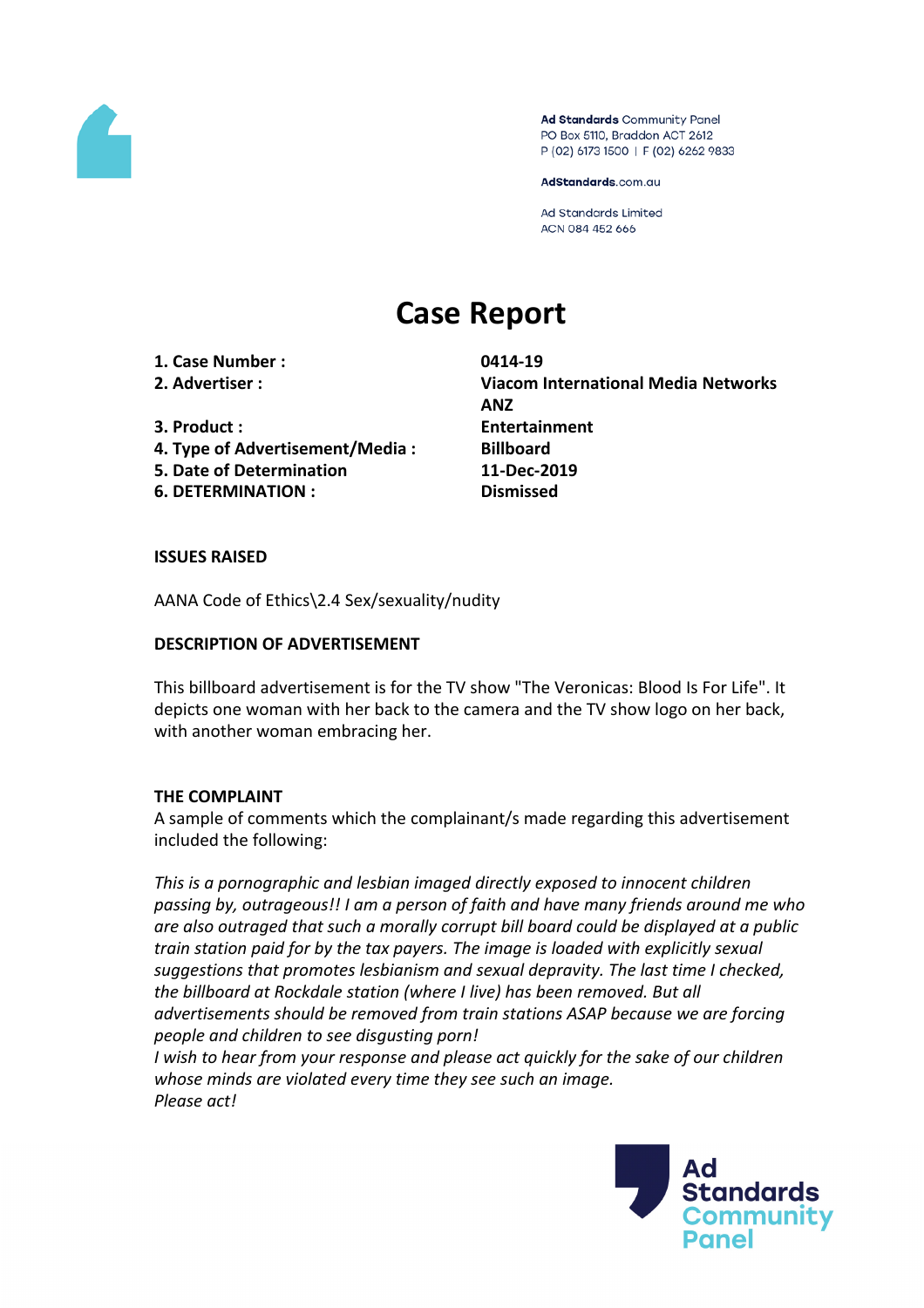

### **THE ADVERTISER'S RESPONSE**

Comments which the advertiser made in response to the complainant/s regarding this advertisement include the following:

*We refer to your letter dated 2 December 2019 with complaint reference number 0414-19 (the Complaint) in regards to the MTV The Veronicas Train Station Billboard (the Ad) created and placed by VIMN Australia Pty Limited (VIMN) and viewed by the complainant at various train stations throughout Sydney NSW (Location) over two (2) – three (3) weeks culminating in a complaint to Advertising Standards on 26 November 2019. The text of the Complaint is included as Annexure B.*

*Screenshots of the Ad have been attached as Annexure A to this Complaint response, and diagrams referenced throughout.*

### *Description of the Ad*

*The advertisement is to promote a locally-made MTV reality television program – The Veronicas: Blood is for Life (Program). The Program follows the story of identical twin sisters Lisa and Jess Origliasso, both of whom are well-known to and recognizable amongst Australian audiences. The Program focuses on the story of the sisters rebuilding their relationship after a period of estrangement; hence the creative aims to visually represent the closeness of their relationship and the unbreakable nature of their bond.* 

*The Ad was on train station billboards, buses and trams throughout Sydney and Melbourne from 27 October 2019 – 23 November 2019 via JCDecaux.* 

*Response to the Complaint, taking into account the AANA Advertising Code of Ethics: VIMN understands the essence of the Complaint is Section 2.4 of the AANA Advertising Code of Ethics (the Code) being Sex, Sexuality & Nudity, and our response focusses on this section. VIMN does not believe the Ad includes content requiring consideration under any other sections of the Code, being:*

- *2.1 Discrimination or vilification;*
- *2.2 Exploitative or degrading;*
- *2.3 Violence;*
- *2.5 Language;*
- *2.6 Health and Safety;*
- *2.7 Distinguishable Advertising;*

#### *2.4 Sex, Sexuality and Nudity*

*Section 2.4 of the Code requires "advertising or marketing communications shall treat sex, sexuality and nudity with sensitivity to the relevant audience".*

*The Ad, when viewed holistically, does not depict anything overtly sexual and no nudity is evident. Both subjects in the photograph are wearing clothing in the photo shoots – specifically tops and jeans; neither is nude. For the particular photo in*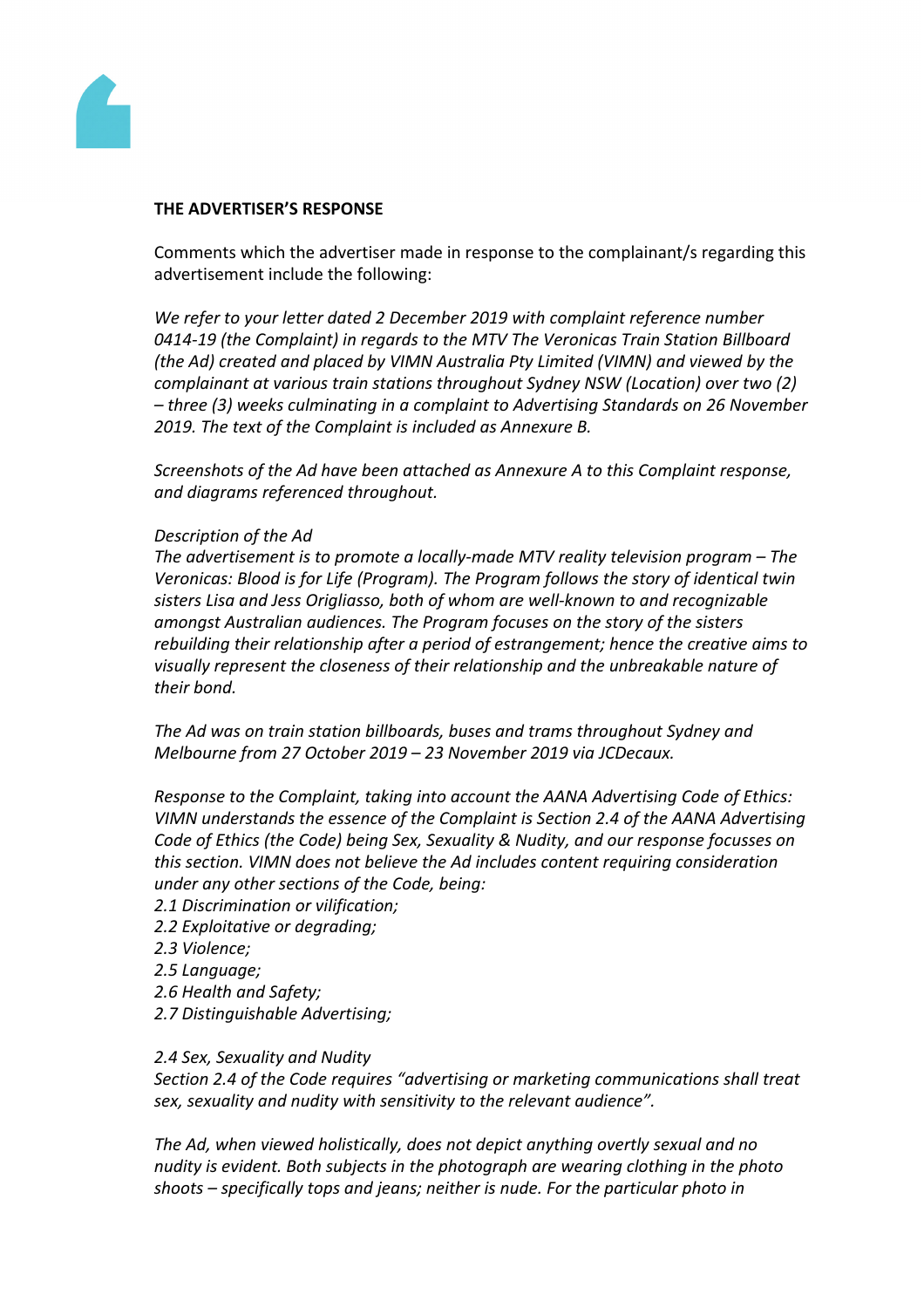

*question, both women are depicted wearing white clothing clearly visible to the public. The faces of the subjects – Jess and Lisa Origliasso – together with a large representation of their stage name - The Veronicas – make it clear to the target audience (18 – 35 year olds) that the two women featured are sisters; hence the context of their physical closeness is one of sisterly love. There is no kissing, no sexualised body part visible, and the only touching pictured is of one sister hugging the other's shoulder. The main subject's gaze is commanding but neutral and poised, and not sexual in tone or nature.*

*The relevant audience for JCDecaux advertising is the general public and is G rated. It was approved under the acceptable advertising intake for the October - November 2019 period and APN Outdoor (prior to being part of JCDecaux) has not accepted content previously from VIMN brands due to it being non-G rated. As a specific example of a train station under the complaint, the demographic profile of the Rockdale train station is depicted below (as provided by JCDecaux). As one can see, 83.2% of the visitors to the station are over the age of 18. Visitors are most likely to be aged between 25 and 39 years old.*

*Accordingly, it is VIMN's opinion that the theme of sex, sexuality and nudity is not applicable and has been treated with sensitivity to the relevant audience.*

*The Code and accompanying AANA Advertising Code of Ethics Practice Note (Practice Note) does not provide a precise definition for Prevailing Community Standards, but the Panel indicates it will have regard to those standards at the relevant time of the advertising, along with any research by the ASB.*

*To specifically address the Complaint in relation to the Code and Practice Note:*

*(1) Sex, sexuality and nudity with sensitivity to the relevant audience and reference to Prevailing Community Standards*

*The complainant states,*

*- "This is a pornographic and lesbian imaged directly exposed to innocent children passing by, outrageous!! "*

*VIMN strongly denies that this is a pornographic and lesbian image. The Veronicas are sisters, well-known in Australian popular culture. There is nothing sexual transpiring in the Ad, rather, the Ad promotes family bonds and shared ties, sisterly connection and the strength of their relationship against challenges and adversity, which the Program additionally aims to depict.*

*VIMN acknowledges from the Practice Notes, Ad Standards take into consideration not only the Relevant Audience (which would be the general public, including the MTV audience and the demographic from 25 - 39 years old and above – many of which are commuters) but also a broader audience nature due to the public positioning, which may include Minors. Minors viewing the Ad would not have context for the Program*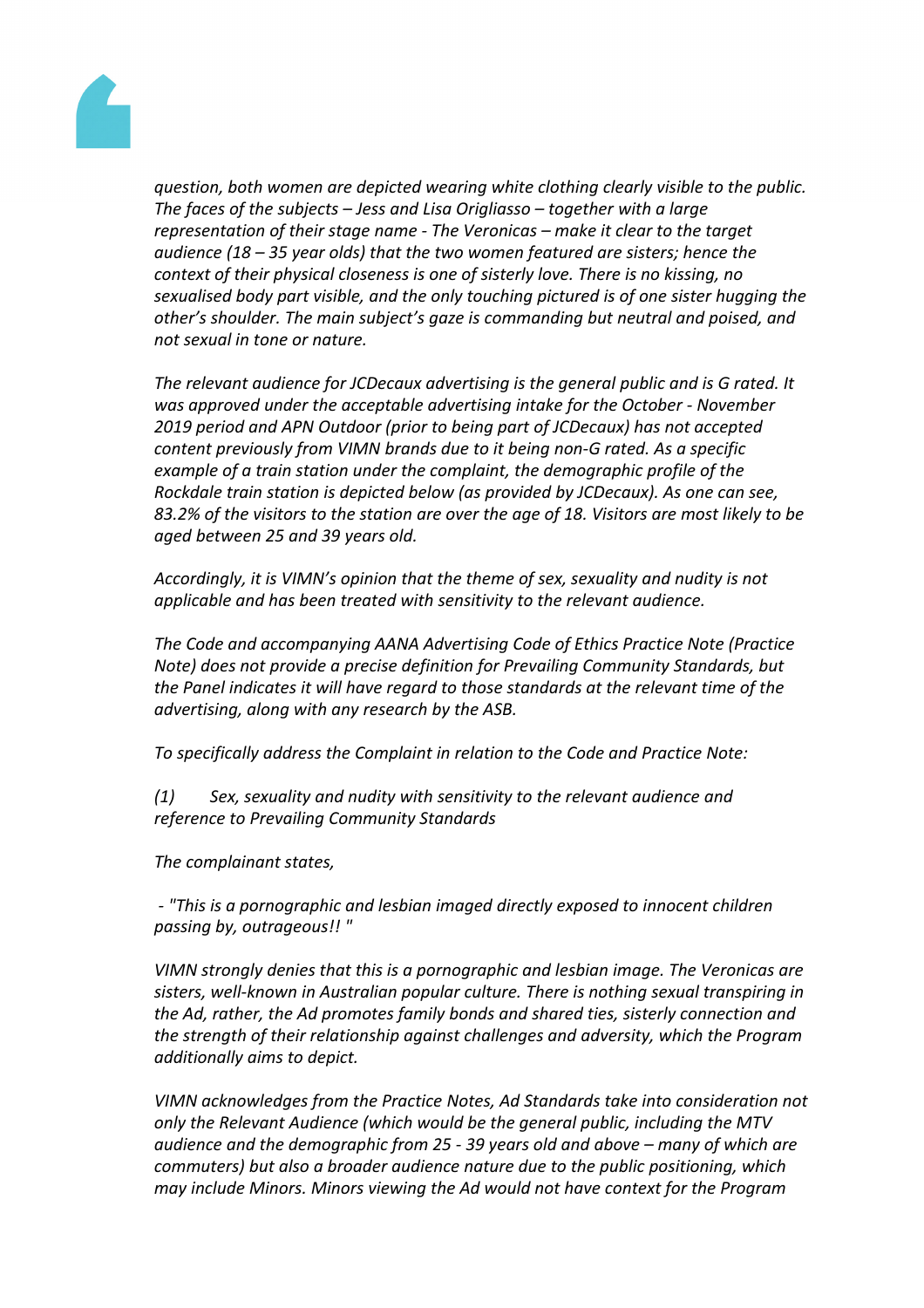

*and a reasonable child may not in fact comprehend the content, other than to see two clothed women hugging. VIMN understands the Community Panel considers not only the target audience but who can see it and uses this information to determine a view of whether the Ad treats sex, sexuality and nudity with sensitivity to the audience. Nonetheless, VIMN is of the view the Ad content does treat sex, sexuality and nudity with sensitivity to the general public as nothing explicitly sexual is mentioned, no sexual images are included, no nudity, genitalia or pornography is displayed, nothing suggestive and inappropriate to the general public is demonstrated, images that are relevant to the discussion are used to enhance the celebrity news and to fundamentally promote the Program. The Practice Notes do state a discreet portrayal of nudity and sexuality in an appropriate context is generally permitted and care has been taken here in outdoor media to ensure it entertains and does not offend.*

*- "I am a person of faith and have many friends around me who are also outraged that such a morally corrupt bill board could be displayed at a public train station paid for by the tax payers."*

*VIMN strongly denies the Ad constitutes a 'morally corrupt billboard'. As stated, the Ad demonstrates familial ties and relationships, which is intrinsically positive, ethical and authentic.*

*- "The image is loaded with explicitly sexual suggestions that promotes lesbianism and sexual depravity."*

*VIMN strongly denies the Ad is loaded with explicitly sexual suggestions that promotes lesbianism and sexual depravity. There are no sexual scenes whatsoever lending itself to sexual immorality or homosexuality. As stated, the Ad focusses on a sisterly relationship and the closeness of their bond.*

*- "All advertisements should be removed from train stations ASAP because we are forcing people and children to see disgusting porn!"*

*VIMN strongly denies that the Ad forces society, including children, to see disgusting pornographic imagery. As stated, there are no pornographic or sexual scenes in the Ad which would be likely to offend societal norms and expectations. Accordingly, VIMN is not of the belief that it is required to take down the Ad from train stations for a contravention of the Code.*

*While VIMN does not consider the Ad raises Code concerns, VIMN highly values feedback and intends to monitor similar complaints in future to ensure advertisements and content is not unpleasant to a substantial percentage of the community. VIMN can confirm no other complaints have been received for the Ad.*

*We hope the above provides sufficient detail. In the event you require further information or clarification, please don't hesitate to contact us.*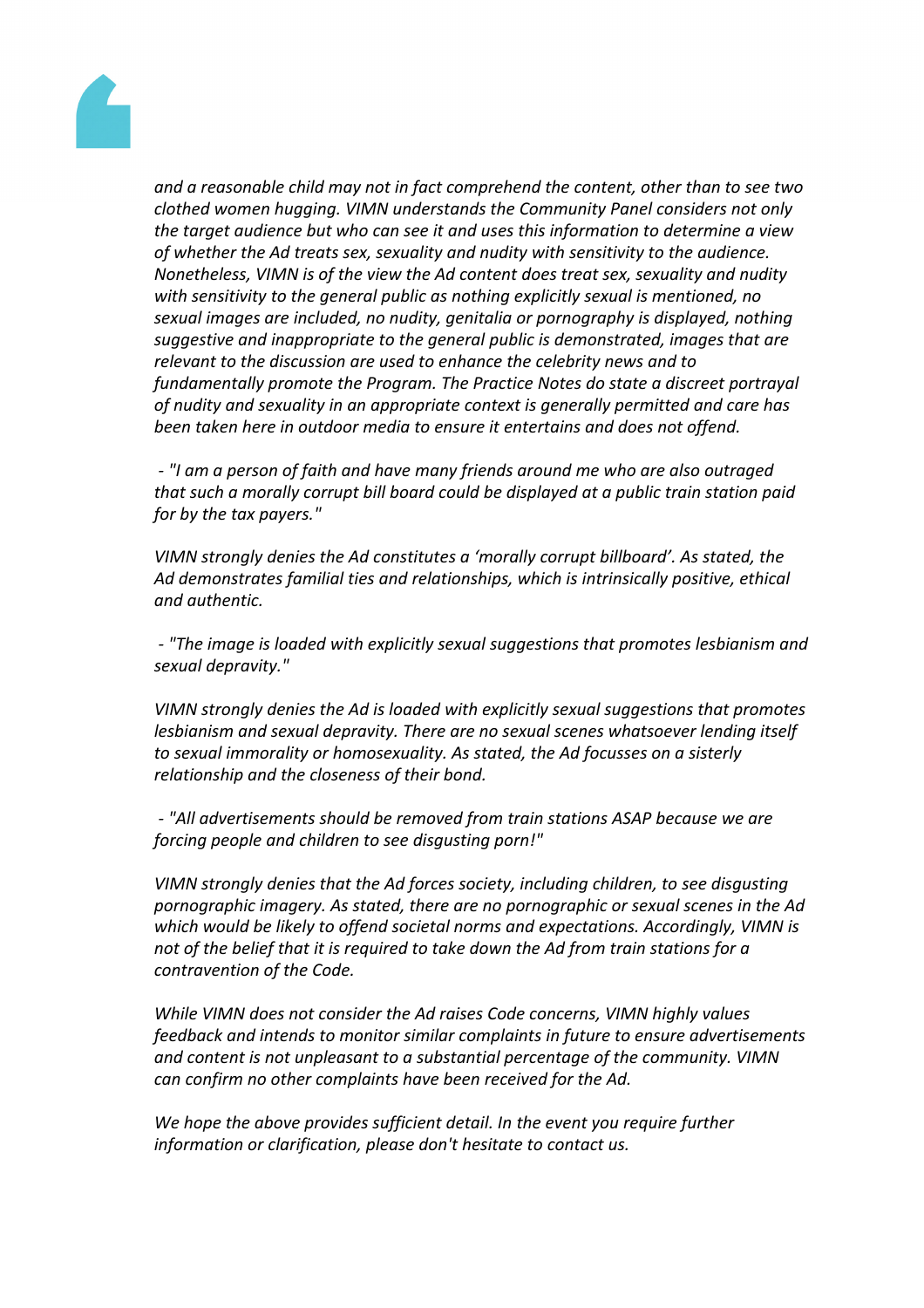

#### **THE DETERMINATION**

The Ad Standards Community Panel (the Panel) considered whether this advertisement breaches Section 2 of the AANA Code of Ethics (the Code).

The Panel noted the complainant's concerns that the advertisement is pornographic and promotes lesbianism and sexual depravity.

The Panel viewed the advertisement and noted the advertiser's response.

The Panel first considered the complaint that the advertisement depicts or promotes lesbianism. The Panel considered that homosexuality is not of itself an issue under the Code, and the Panel could not adjudicate on this aspect of the complaint.

The Panel considered whether the advertisement was in breach of Section 2.4 of the Code. Section 2.4 of the Code states: "Advertising or Marketing Communications shall treat sex, sexuality and nudity with sensitivity to the relevant audience".

The Panel considered whether the advertisement contained sex, sexuality or nudity.

The Panel noted the Practice Note for the Code states:

*"Images which are not permitted are those which are highly sexually suggestive and inappropriate for the relevant audience. Explicit sexual depictions in marcomms, particularly where the depiction is not relevant to the product or service being advertised, are generally objectionable to the community and will offend Prevailing Community Standards."*

The Panel considered whether the images depicted sex. The Panel noted the dictionary definition of sex most relevant to this section of the Code of Ethics is 'sexual intercourse; sexually stimulating or suggestive behaviour.' (Macquarie Dictionary 2006).

The Panel considered that the depiction of two women embracing is not of itself a depiction of sexual intercourse, sexual stimulation or suggestive behaviour. The Panel considered that the advertisement as a whole did not contain sex.

The Panel then considered whether the advertisement depicted sexuality.

The Panel noted the definition of sexuality includes 'sexual character, the physical fact of being either male or female; The state or fact of being heterosexual, homosexual or bisexual; sexual preference or orientation; one's capacity to experience and express sexual desire; the recognition or emphasising of sexual matters'. The Panel noted that the use of male or female actors in an advertisement is not of itself a depiction of sexuality.